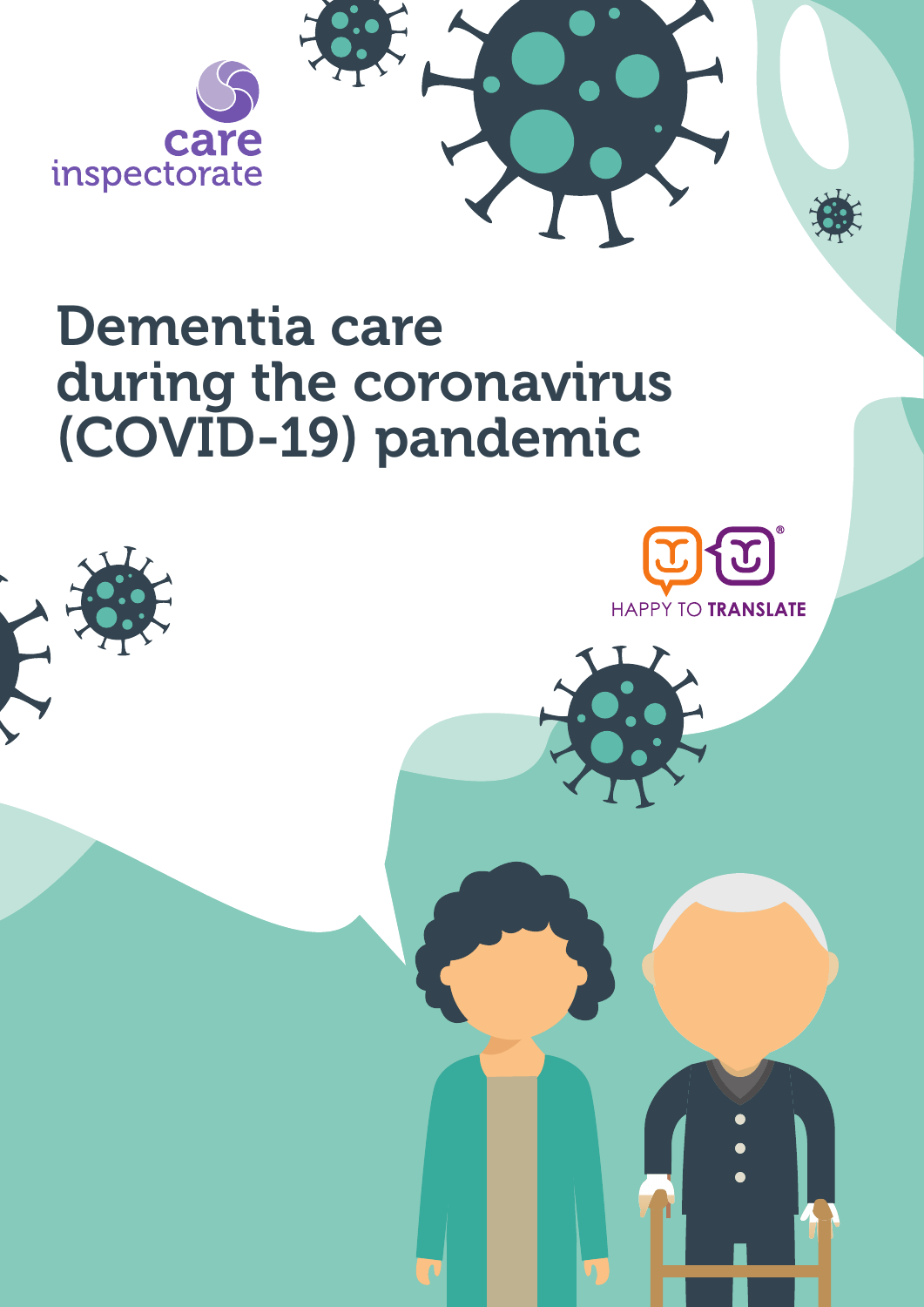The impact of the coronavirus (COVID-19) poses unprecedented challenges for care services and, in particular, on vulnerable groups such as people living with dementia and their families and carers. The situation can sometimes change daily, and it will be important for all organisations to share resources, guidance and best-practice examples as they become available.

#### Precautionary measures

We are becoming familiar with the terms 'shielding', 'isolation', and 'social distancing', along with the need to effectively clean our hands, but what does this really mean, particularly for people living within residential care settings?

The **[Health and Social Care Standards](http://www.newcarestandards.scot/)** very clearly sets out what people who experience care should expect, and during this time the same high standards of care and support should be provided. During this time, services should be completing regular assessment of risks for individuals who live in care homes and for staff and try to reduce these so people stay safe. This may mean people who live in care homes are encouraged to spend more time in their own rooms.

# Hand hygiene

It is important that services take all necessary precautions to mitigate the spread of infection within and throughout the care home. One such measure is that people are offered adequate provision and opportunity to wash their hands throughout the day.

People who live with dementia may require additional practical support to achieve effective hand hygiene due to a number of reasons, such as:

- being unable to locate handwashing facilities
- being unfamiliar with the best available guidance on handwashing techniques
- being unable to recognise bathroom fixtures (soap and paper towel dispensers)
- reduced recognition of need.

2

It is extremely important that staff support individuals to achieve good hand hygiene aligned to current best practice. Services should consider the effectiveness of signage for handwashing facilities throughout the home. Are there enough pictorial and written cues or signs throughout the home, placed at an appropriate height to direct individuals to handwashing facilities?

Staff should adopt a person-centred approach to support people to maintain good hand hygiene, which must be clearly documented within the plan of care. For some this may be a simple verbal prompt, for others, staff may have to demonstrate or provide physical support to achieve this. We appreciate that during this time, some of these additional notes to care plans may be more abbreviated but it is important that all staff know how best to support the person living with dementia.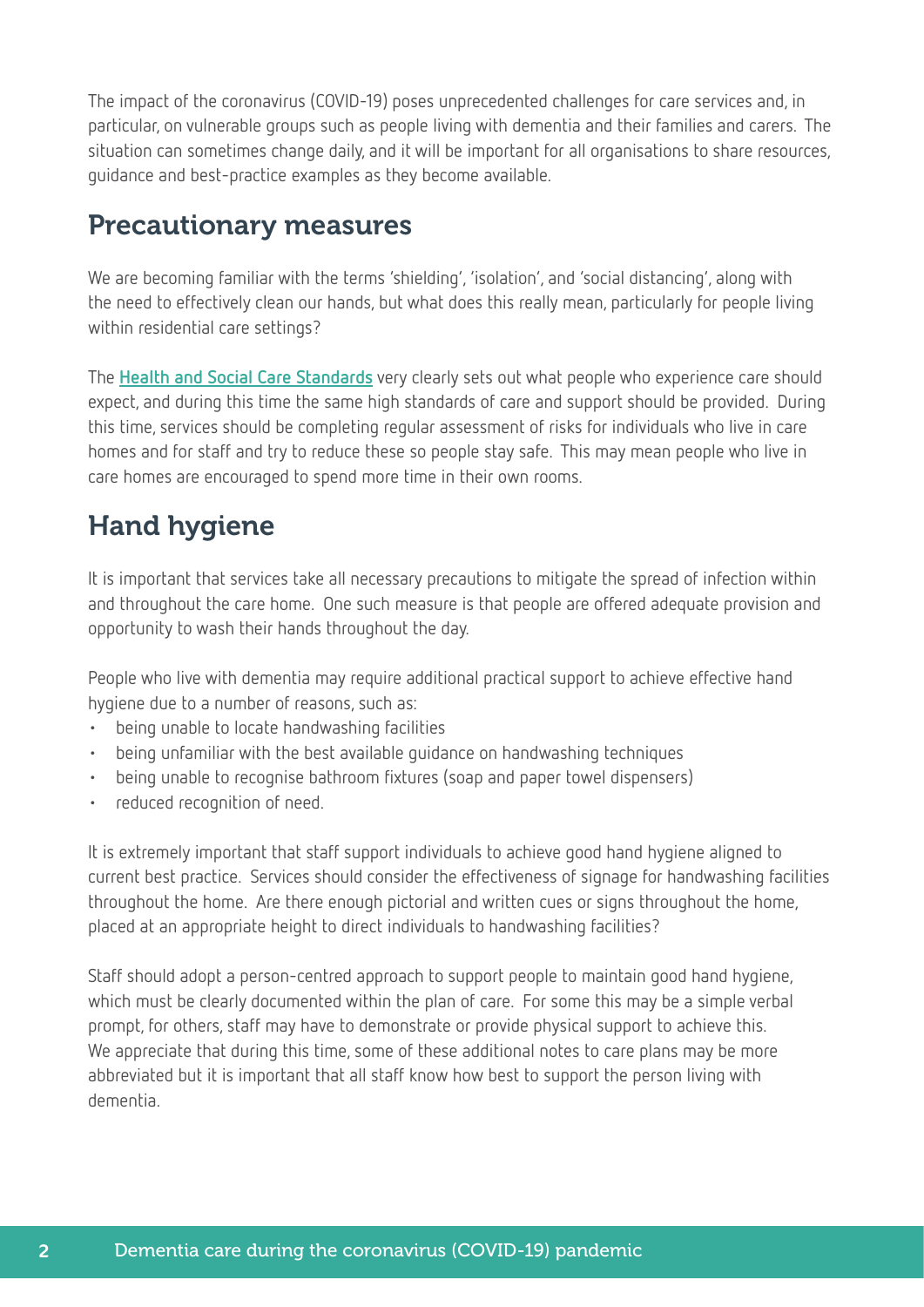# Shielding

Some people who live in care homes may be at a higher risk of severe illness from coronavirus because of other health conditions they live with. Health Protection Scotland and NHS Inform have published a list of individuals who this may affect and have provided clear **[guidance](https://www.nhsinform.scot/illnesses-and-conditions/infections-and-poisoning/coronavirus-covid-19/coronavirus-covid-19-shielding)** about the need to shield during the pandemic. Care staff should know people's medical history and should encourage those who fall into this category to spend time away from larger group gatherings, such as going to the lounge or dining rooms. This is for the person's own protection and to reduce the risk of getting the virus. However, people have the right to decide for themselves whether they follow this guidance. We would advise that people talk about how they feel about whether to follow the quidance or not, including their family and staff in the conversation. Care staff should make a record of the outcome of these conversations in the person's care and support plan so everyone is aware of the decision, along with communicating to colleagues during each shift handover.

Decisions regarding shielding may pose an ethical dilemma for services, particularly for individuals living with dementia who rely on a welfare guardian or power of attorney to make best-interest decisions on their behalf. It is important that services work with legal proxy advocates to ensure the best interests of individuals are established and maintained. If a conflict of interest arises, services should follow best-practice guidance to reach consensus. Services may find it useful to refer to the Mental Welfare Commission for Scotland's good-practice guide **['Supported Decision Making'](https://www.mwcscot.org.uk/sites/default/files/2019-06/mwc_sdm_draft_gp_guide_10__post_board__jw_final.pdf)** to help explore this further.

There is a potential risk for individuals, who are spending increased amounts of time shielding, to experience poor mental health or increased stress and distress. It is therefore extremely important the service undertakes regular assessments and actions, aligned to the Health and Social Care Standards, to mitigate risk.

# Isolation

If someone who lives in a care home is suspected or confirmed as having coronavirus, the service must work to reduce the risk of others becoming infected. Staff should encourage the person to isolate as much as possible in their own room.

Supporting and encouraging someone to spend time in their room may pose an ethical and practical challenge for care services, particularly where the person lives with dementia and they may not understand the reasons for the request. The **[Mental Welfare Commission](https://www.mwcscot.org.uk/)** has produced comprehensive guidance for services to use, underpinned by a human rights approach. All decisions to limit the free movement of a person must be reasonable, proportionate and justifiable. There must be clear and effective lines of communication aligned to the Health and Social Care Standards during the decision-making process, which should be underpinned by information already known about the person. All decisions taken must be clearly documented within the care and support plan. If the decision has been taken to limit an individual's movements this must be reviewed on an ongoing basis, with a clear rationale for continuation.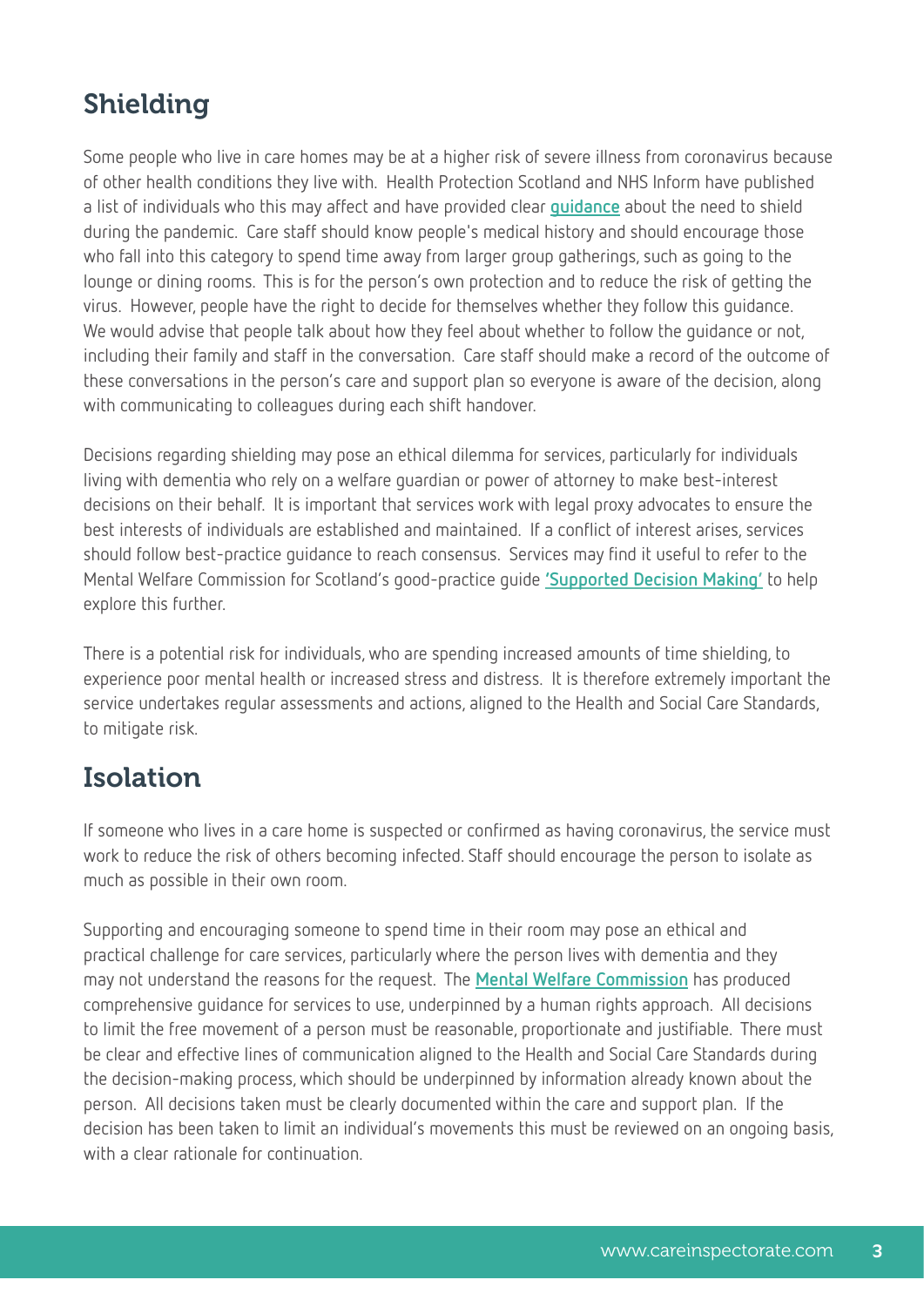It is important to remember that any limitations put in place must be the least restrictive for the person and used for the shortest period necessary. For example, before implementing an environmental barrier, such as a stair gate, we would expect to see that the person is encouraged to spend time in their room through:

- verbal cues and reminders
- being provided with opportunities to engage in meaningful activities which have relevance
- an increased staff presence and frequent staff interaction
- use of pictorial signs to remind the person not to leave their room.

Using environmental barriers should always be the last resort and should not become routine practice to limit the free movement of a person. We would expect that when such measures are taken, staff engage in a debrief session afterwards, and all decisions are clearly documented within the person's care and support plan.

We recognise that not all homes will have en-suite toilet facilities and this may pose a challenge to isolation. Where this is the case, the service should set aside one of the communal toilet facilities as close as possible to the person's bedroom, solely for their use. For people living with dementia, it is extremely important that sufficient signage is in place to direct them to the toilet facilities. The service must ensure that effective and regular cleaning is completed in line with infection control processes to limit the spread of infection.

There is a potential for individuals who are spending increased amounts of time in isolation to experience poor mental health or increased stress and distress. It is therefore extremely important the service undertake regular assessments and actions aligned to the Health and Social Care Standards to mitigate risk.

# Social distancing

Social distancing is what most of us are using to protect ourselves from catching the coronavirus. We can see the measures that are being taken to protect us and others throughout our communities. Think about the last time you went to the supermarket. You may have seen markers on the floor to help keep a two-metre distance from the person in front of you in the queue. The same techniques should be used in care homes as much as possible. People who live in care homes should be encouraged to keep two metres away from others who live in the home. However, there are times when this may not be possible, particularly during some care activities. When staff are unable to keep two metres away from people who live in the home, they must take every precaution to limit the risk of coronavirus by wearing 'Personal Protective Equipment' (PPE). The PPE used by staff may include:

- aprons
- gloves
- full face visors
- facemasks
- gowns.

4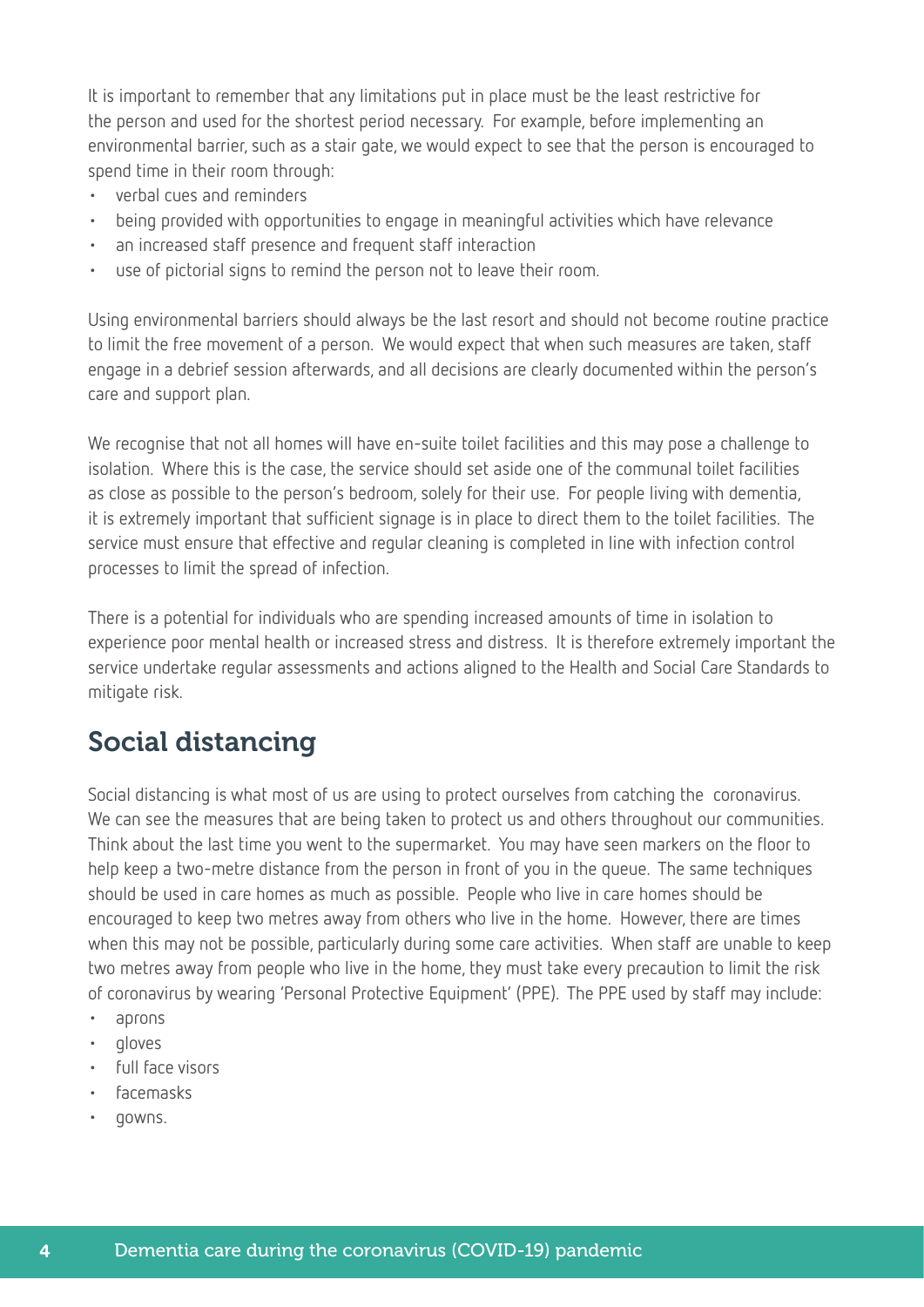We recognise for some people, this may increase anxiety and create a barrier to good communication. However, it is important to keep everyone as safe as possible. Further information is available in the section 'Considerations for communicating while using PPE'.

It is important to remember that when individuals are shielding, isolating or social distancing, they should continue to feel connected to others and the outside world. Further information is available in the section 'Keeping families and residents in touch with each other when visiting is restricted'. The service must ensure that people continue to maintain as active a life as possible through participating in a range of recreational, creative, physical, and learning activities. These can take place both inside the home and, if available, the garden.

Although there is a clear message to 'stay at home', this should not prevent people from accessing the care service's garden. Some studies have shown that an increase in sunlight can support better immunity for individuals living in residential care settings. Accessing the outside can also have positive benefits to people's mental health.

#### Considerations for communicating when wearing personal protective equipment (PPE)

Studies have shown that PPE can create barriers to effective communication, particularly for people who live with dementia and those with hearing problems. Staff wearing facemasks, visors, gloves and aprons may appear frightening to people, particularly if the reason and context is difficult to understand.

Facemasks pose a particular challenge to communication. Staff should be mindful that a large part of communication between people is based on the understanding of non-verbal cues. This is particularly important for some people living with dementia or who have hearing problems. If only eyes are visible, it makes it difficult to correctly read emotions. This can easily lead to misunderstandings, anxiety, anger or embarrassment.

Staff should be mindful of how they communicate with their eyes when wearing a facemask. This could easily be achieved by some experimental training, for instance, guessing the meaning of a range of each other's facial expressions and body language.

The use of clear and self-aware body language is an important tool in dementia care in general. It is even more important when wearing facemasks. Clear, calm gestures like pointing or modelling what you are trying to say, for instance, shaving or washing gestures, can be helpful for some people. Using pictures or pictorial cards is an option, as well as using pen and paper. It is important that staff assess the impact wearing PPE has on individual people and develop clear and planned communication strategies. Any material used for an individual person should be left in their room or cleaned in accordance with current guidelines.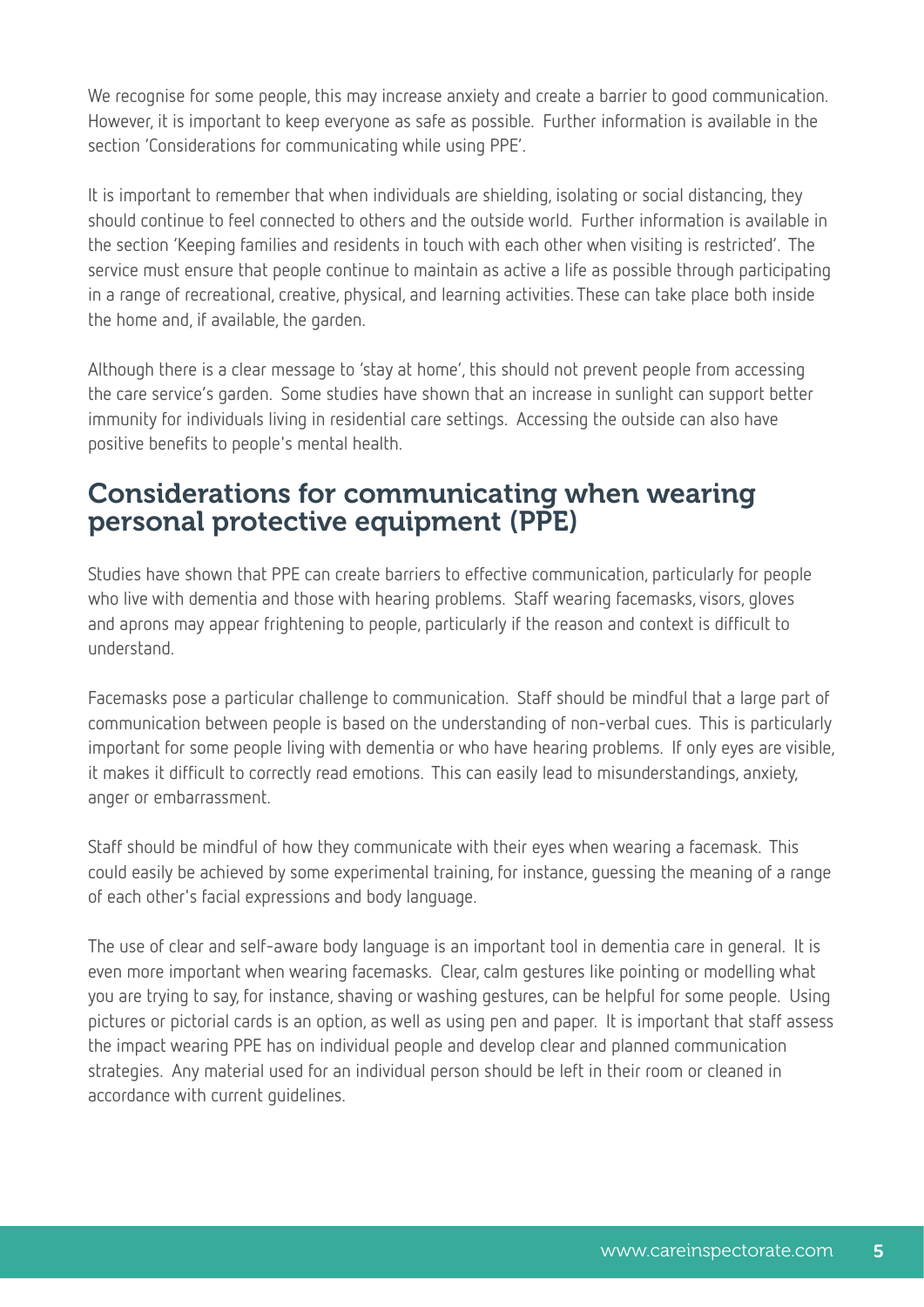### Visiting restrictions during the coronavirus pandemic and their potential impact

To protect residents and staff from coronavirus, visits to care homes by family and friends are currently severely restricted. There may be differences between care homes in how they implement visiting restrictions, based on their individual circumstances and risk assessments. Care homes should ensure that their approach to visiting is transparent and clearly communicated to families, staff and residents. Any restriction should be lawful, proportionate, reasonable and flexible enough to react to individual circumstances.

In most cases family members will only be allowed to visit if they are the nominated next of kin and the situation is exceptional, for example, if a resident is nearing the end of their life. Providers should be mindful of the potential impact of visiting restrictions on physical and mental health. Family visits often provide opportunities for physical activity, mental stimulation and additional nutrition or hydration. Being part of a family or seeing friends is an important part of maintaining a sense of self and identity and can provide much needed feelings of happiness and reassurance. Services should assess people's individual needs for stimulation, reassurance and activity and update their care and support plans accordingly.

Some people living with dementia may find it particularly hard to comply with or remember concepts like shielding and social distancing. Some may feel very lonely and frightened if they are asked to stay in their room. People living with dementia may also be less able to communicate their anxiety, ask for emotional support or adhere to instructions and safety measures. All these factors may lead to them having an increased risk of developing stress and distress symptoms, including delirium.

Acute and prolonged symptoms of stress and distress, including withdrawal and depression, should be recognised as emergencies and visiting restrictions should be reviewed as part of the treatment plan.

#### Keeping families and residents in touch with each other when visiting is restricted

Being restricted from visiting loved ones in a care home during this pandemic is naturally distressing for everybody involved. It is important that everybody follows the current guidelines to keep residents and staff as safe as possible. At the same time, it is important to acknowledge and respect people's needs for social contact and mental health, as well as their human rights.

Care homes should advise residents and families of alternative ways to stay in touch. The opportunities will differ depending on the individual resources and circumstances in each care home. Providers should support staff to be innovative and creative within the existing guidelines.

In addition to phone calls, many care homes may be able to facilitate video calls through using communication applications such as Skype, WhatsApp or Zoom. Families should be enabled to hand in necessary equipment, like computer tablets, where required. People's care and support plans should explain how they will be enabled to stay connected.

6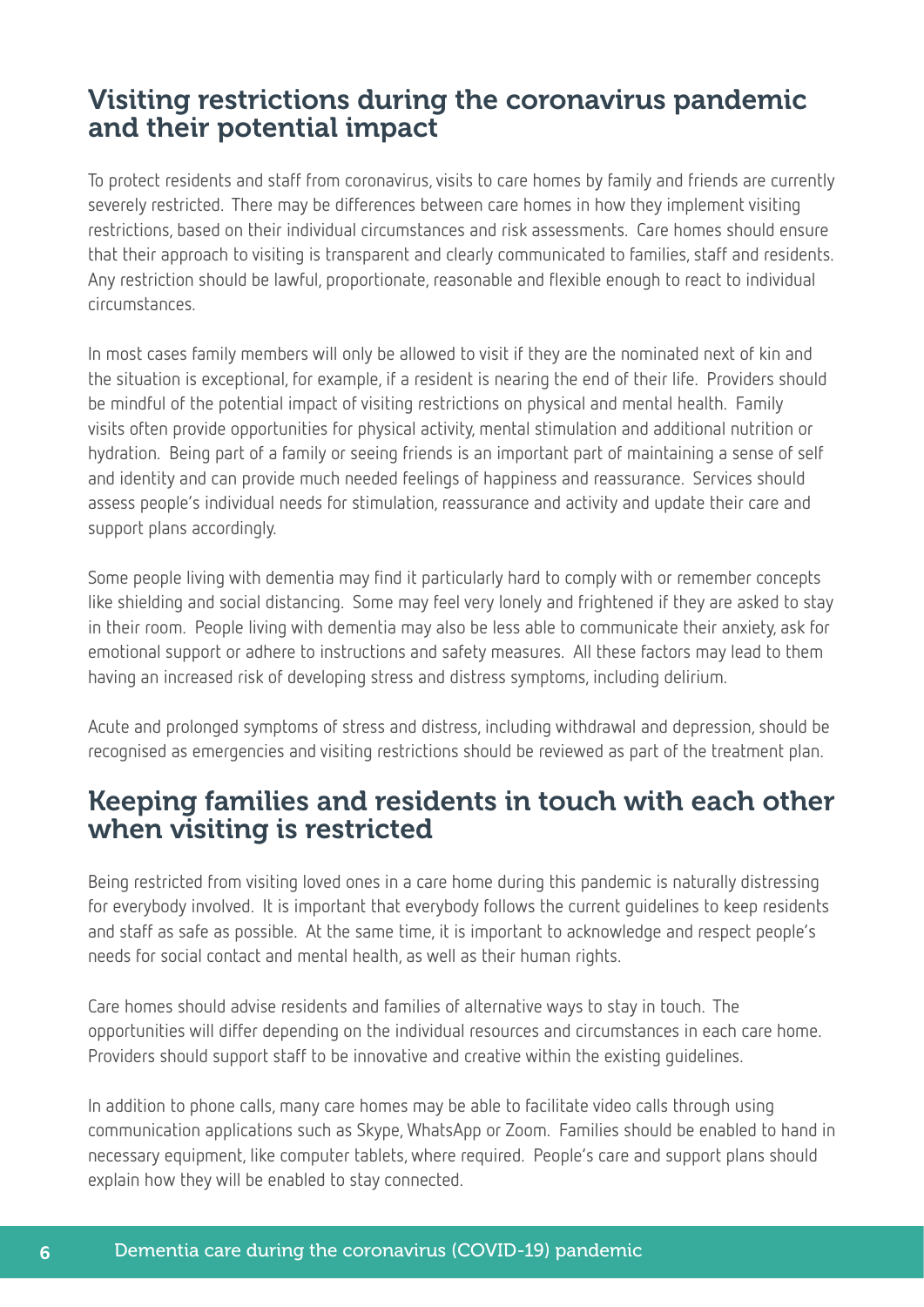Every care home will have periods of time where staff are naturally very busy, for example around mealtimes. Families should be advised of these times and supported to find out what the best time for calling their relative is, or to arrange set times.

Many providers have now also set up social media feeds to give families an inside into current life and activities in the care home. This can be helpful and reassuring. When using social media feeds, services should be mindful that families will expect to see people in the service adhering to social distancing and PPE guidance. If footage shows the service deviating from that, this should be clearly explained.

#### The use of psychoactive medication as part of seclusion or isolation

The coronavirus pandemic and the necessary measures services need to take to keep people safe should not mean deviating from the guidance on supporting people living with dementia who experience stress and distress. Good practice of assessing and treating stress and distress should remain firmly based on the principles of the Health and Social Care Standards:

- dignity
- compassion
- inclusion
- responsiveness
- wellbeing.

The principles of the **[Adults with Incapacity \(Scotland\)Act 2000](http://www.legislation.gov.uk/asp/2000/4/contents)** and the **[Mental Health \(Care and](http://www.legislation.gov.uk/asp/2003/13/contents)  [Treatment\) \(Scotland\) Act 2003](http://www.legislation.gov.uk/asp/2003/13/contents)** also provide a useful ethical decision-making framework for making decisions.

Pressure on staff resources, working with unfamiliar staff, carer stress and the possible need for seclusion or isolation will likely lead to difficult individual situations and decisions. It can be challenging to balance the needs for preventing and controlling infection with individual needs, in particular for a person whose ability to understand and follow reasonable instructions is limited by dementia.

The basic principles of how to approach the assessment, psychosocial and medical interventions of stress and distress in dementia should still be applied. Further information is available in the **['Promoting Excellence Framework'](http://www.knowledge.scot.nhs.uk/home/portals-and-topics/dementia-promoting-excellence.aspx)**. This means staff should use a compassionate and empathic approach to determine the main causes of distress for the individual, plan interventions that respect the individual person and take their abilities and psychological needs into account. Do not assume that distress is a symptom of dementia and do your best to work with the person who is distressed, their family members and staff who know them well to find out how best to keep them calm and relaxed.

Ensure that physical causes for distress, like pain, are properly assessed and eliminated, using assessment tools that are appropriate for the person's communication abilities.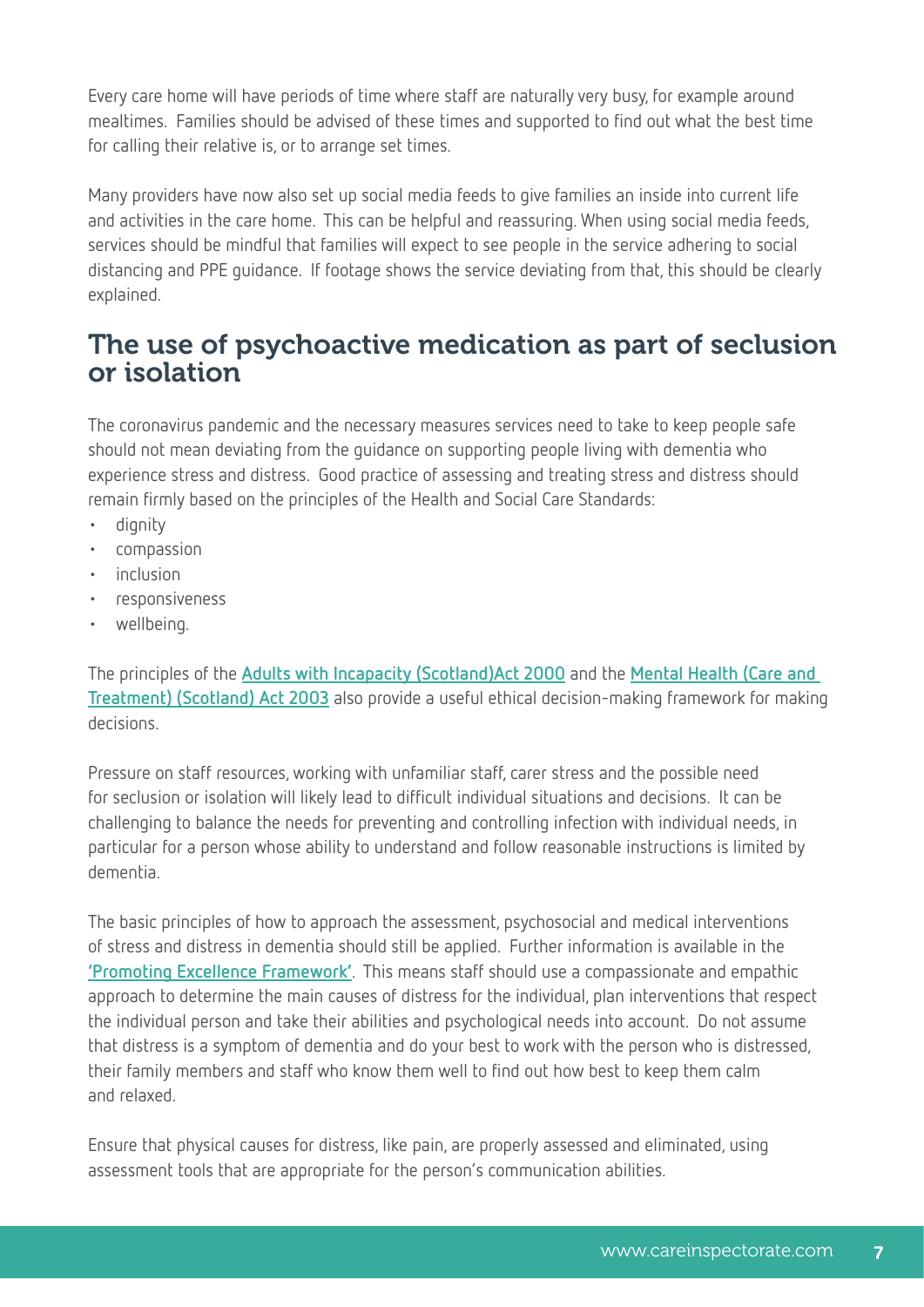If psychoactive medication is introduced or changed as part of an intervention, the service needs to ensure that the usual standards for inclusive decision-making are followed. The reasoning and expected outcomes should be clearly documented and the need for the medication should be regularly reviewed.

Decisions should be made on an individual basis and should take the principles of the **[Health and Social Care Standards](http://www.newcarestandards.scot/)** as well as the principles of human rights. Staff should consider if the planned intervention is:

- reasonable
- proportionate
- justifiable.

Human rights remain central to our response to the coronavirus (COVID-19) pandemic. Many of the protection measures being implemented to reduce the risk of infection are necessary but may have substantial human rights implications. It is important that any restriction does not discriminate against a particular group of people, like people living with dementia.

Decisions and interventions should be kept under regular review and any restrictive interventions should only be in place as long as they are absolutely necessary. Staff should always consider a less restrictive alternative wherever possible. Services should ask for specialist support where necessary through the GP or local community mental health teams.

The Mental Welfare Commission for Scotland (MWC) has produced **c[omprehensive guidance](https://www.mwcscot.org.uk/sites/default/files/2020-04/Covid-19%20advice%20note%20v6%2023%20April%202020.pdf)** for services to use, underpinned by a human rights approach. This guidance also contains examples and details for difficult situations, like seclusion or restraint.

# Changes to legislation

The **['Coronavirus \(Scotland\) Act 2020'](http://www.legislation.gov.uk/asp/2020/7/contents)** emergency legislation came into force in April 2020. It is important for services to understand how this may influence care and support, particularly for individuals living with dementia.

Schedule 3, Part 2 of the Act describes interim changes to existing legislation related to vulnerable adults, with particular reference to the **['Adults with Incapacity \(Scotland\) Act 2000'](http://www.legislation.gov.uk/asp/2000/4/contents)**.

Most individuals with a diagnosis of dementia who live in care homes will have in place a **['Section 47 certificate of incapacity'](https://www.gov.scot/publications/section-47-certificate/)**. The duration of these certificates should not exceed three years in normal circumstances. However, in the current situation, and aligned to the emergency legislation published, any certificate which becomes out-of-date is automatically extended for the duration of the legislation.

Some individuals who have a Section 47 certificate in place, may also have a legal proxy advocate (welfare guardian/power of attorney). A time limit to decision-making capabilities is sometimes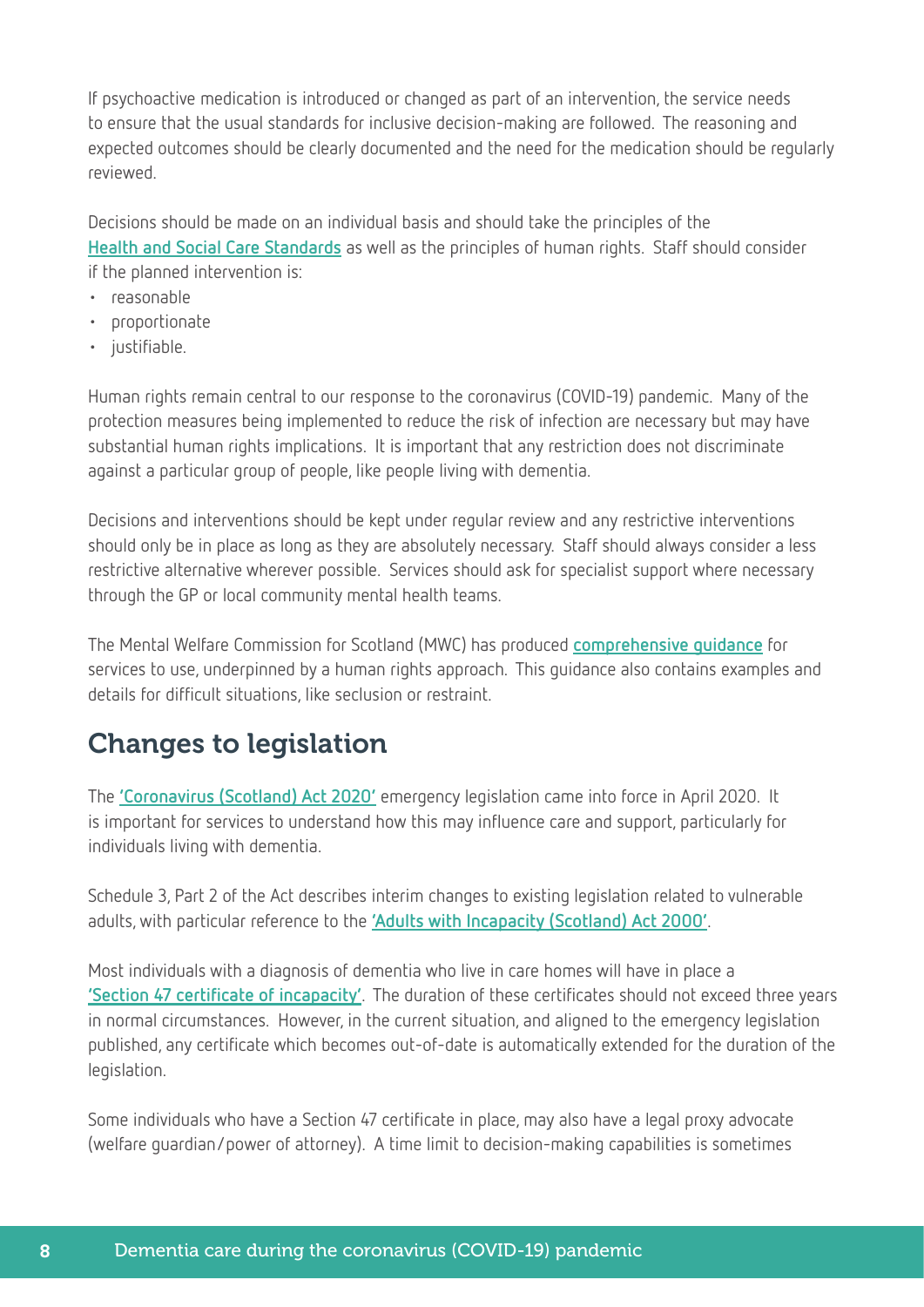applied for welfare guardians. However, under the emergency legislation, this time limit is removed for the duration of the legislation. When guardianship orders are renewed, again a time limit to these is normally applied (five years). Should the date of expiry for these occur during the emergency legislation, they are automatically extended for the duration of the legislation.

It is important to note that care services' responsibilities to ensure best-interest decisions are maintained is unchanged. Services should follow the normal processes where they feel people with decision-making capabilities are not advocating in the best interest of the individual.

# Staff support

We recognise and appreciate that during the coronavirus pandemic, staff will be working extremely hard to ensure the rights of people are maintained. It is well recognised that good person-centred care comes from staff-centred support. Therefore, it is important that services provide staff with the necessary tools to maintain their resilience during this challenging time.

The Scottish Social Service Council (SSSC) has developed comprehensive resources to allow staff to explore their emotions, feelings and anxieties during this time. These resources are available on their **[website](https://learn.sssc.uk.com/wellbeing/)**. We would advise services to develop strategies that allow staff to discuss and reflect on how they are feeling and explore ways that resilience can be achieved. For example, it may be worthwhile to have a daily debrief following the shift handover to allow staff to express what challenges they have faced and celebrate good outcomes. The Scottish Government has also launched a '**[National](https://www.promis.scot/)  [Wellbeing Hub'](https://www.promis.scot/)** for all staff in health and social care.

# Useful links

- **• [Adults with Incapacity \(Scotland\) Act 2000](http://www.legislation.gov.uk/asp/2000/4/contents)**
- **• [Coronavirus \(Scotland\) Act 2020](http://www.legislation.gov.uk/asp/2020/7/contents)**
- **• [Health and Social Care Standards: My support, my life](http://www.newcarestandards.scot/)**
- **• [Health Protection Scotland](https://www.hps.scot.nhs.uk/)**
- **• [Mental Welfare Commission for Scotland](https://www.mwcscot.org.uk/)**
- **• [NHS Education Scotland](https://www.nes.scot.nhs.uk/)**
- **• [NHS Inform](https://www.nhsinform.scot/)**
- **• [Promoting Excellence Framework](http://www.knowledge.scot.nhs.uk/home/portals-and-topics/dementia-promoting-excellence.aspx)**
- **• [Scottish Human Rights Commission](https://www.scottishhumanrights.com/)**
- **• [SSSC Staff wellbeing resource](https://learn.sssc.uk.com/wellbeing/)**